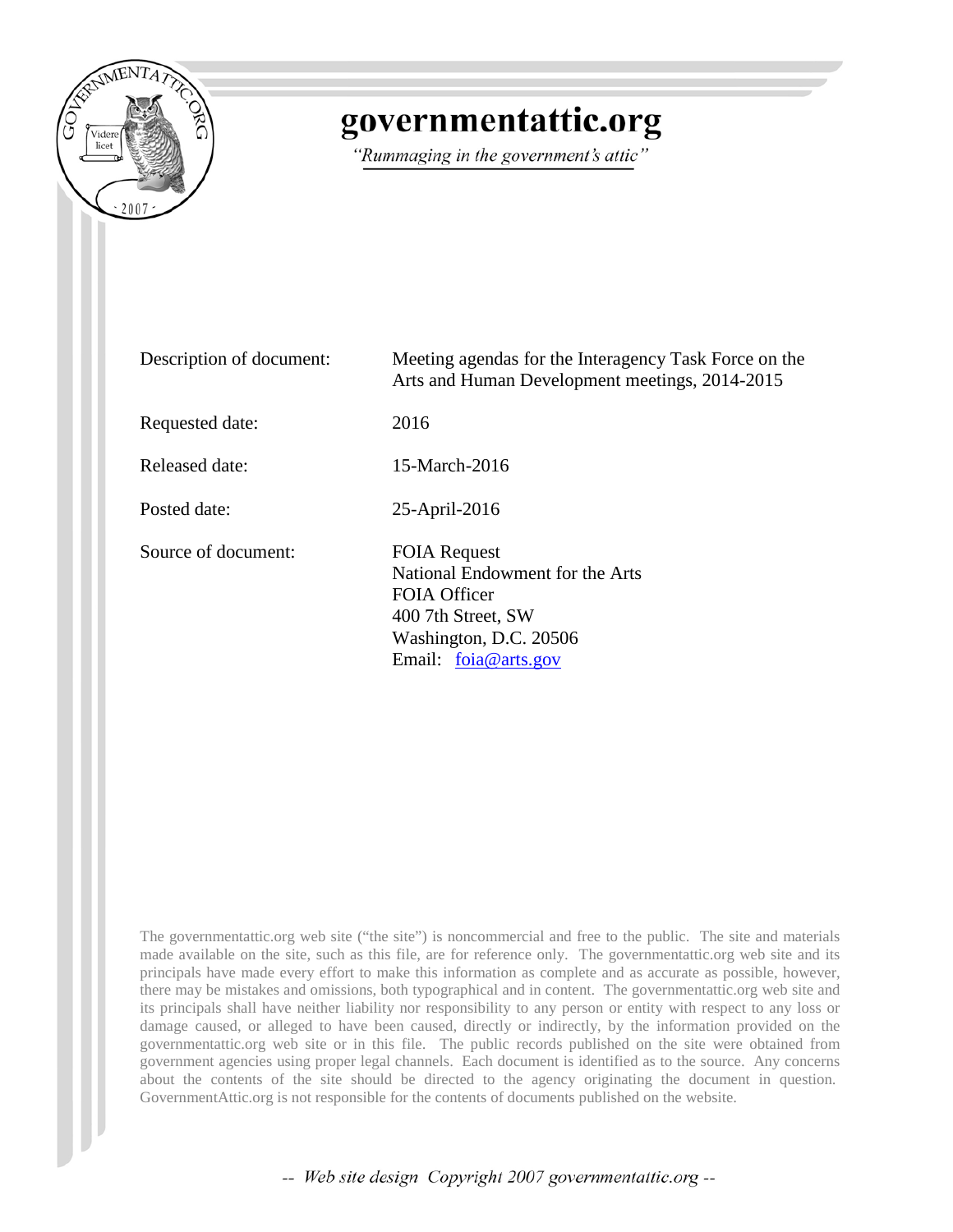From: FOIA Date: Mar 15, 2016 4:15:14 PM Subject: RE: FOIA Request to NEA

Dear Sir:

This e-mail responds to your request for records under the Freedom of Information Act (FOIA), 5 U.S.C. 552. Your request has been assigned file number F16-028. In your below e-mail, you requested

"A copy of the meeting minutes and agendas for meetings of the Interagency Task Force on the Arts and Human Development during Calendar Years 2014 and 2015.";

Your requested is granted in part and denied in part. Attached are the agendas for meetings 2014-2015 of the Interagency Task Force on the Arts and Human Development, with no redactions. The meeting minutes are not recorded/reported therefore there are no responsive records to this part of your request.

The National Endowment for the Arts is governed by the provisions of the National Foundation on the Arts and the Humanities Act, 20 U.S.C. 951 et seq., and the Freedom of Information Act with respect to the release of agency records. In accordance with the NEA's FOIA regulations, 45 C.F.R. 1100.5(b)(1), you may appeal the Agency's determination. Such an appeal must be made to the Chairman within ten working days following the receipt of this e-mail. Additional information on the appeal process may be found at the following link: [http://www.nea.gov/about/FOIA/index.html#appeal.](http://www.nea.gov/about/FOIA/index.html%23appeal)

Please contact me if you have any questions about this response.

Respectfully,

FOIA Officer | Office of the General Counsel National Endowment for the Arts 400 7th Street SW | Washington DC 20506

Celebrating the NEA's 50th Anniversary at arts.gov/50th.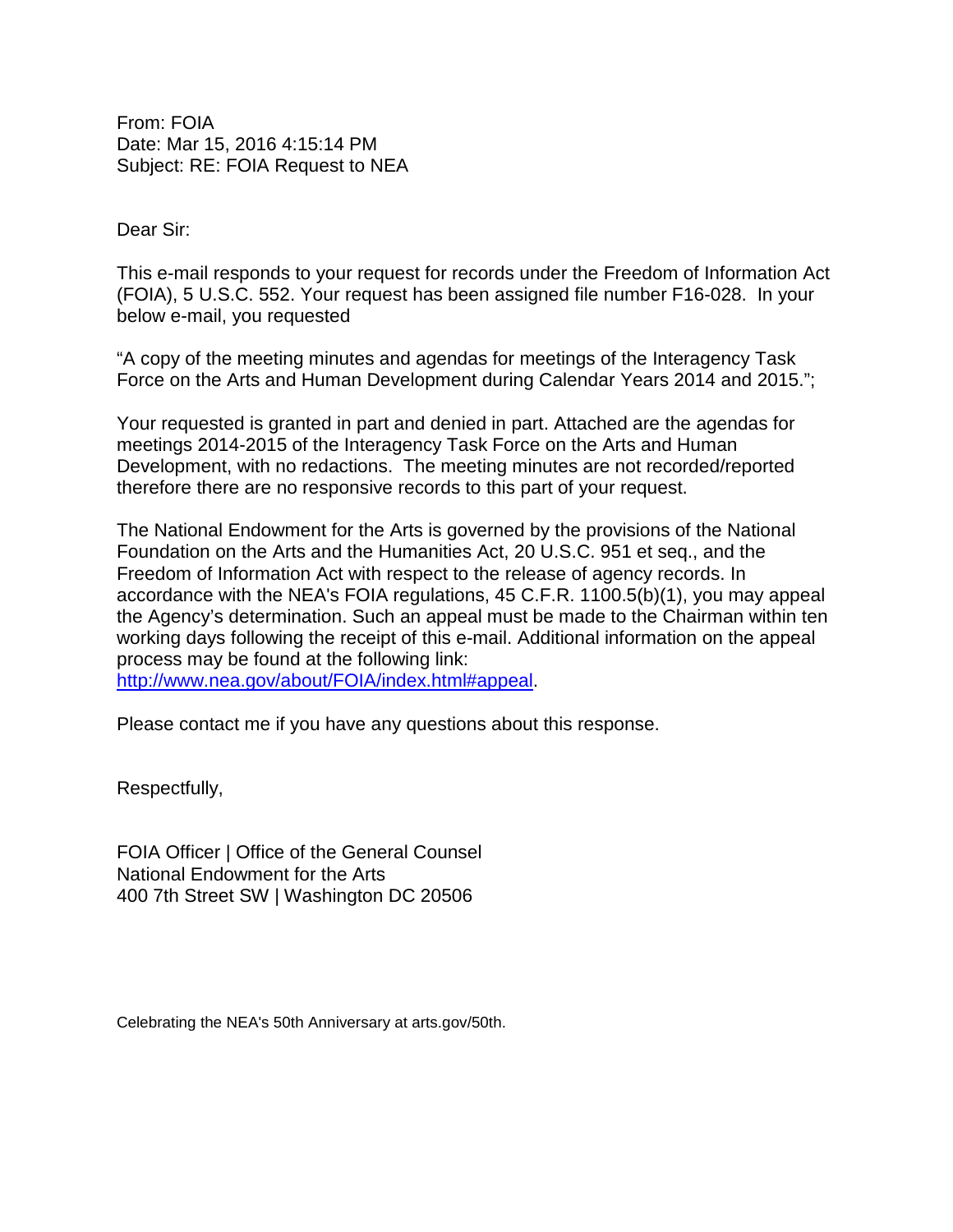

**Interagency Task Force on the Arts and Human Development Meeting Agenda February 12, 2014, 10:00 am - 11:30 am National Endowment for the Arts (NEA)** 1100 Pennsylvania Ave NW Room 730 Washington, DC 20506

*Dial in: 1-877-685-5350 Password: 981587*

**10:00** Welcome

- − **Sunil Iyengar**, Director of Research & Analysis, National Endowment for the Arts
- **10:05** Introductions & member updates

10:15 Summary of Task Force activities

− **Iyengar** and **Melissa Menzer**, Program Analyst, Office of Research & Analysis, NEA

**10:20** Art/science/humanities partnership involving the NEA, the National Science Foundation, and the National Endowment for the Humanities

− **Bill O'Brien**, NEA Senior Advisor for Program Innovation

**10:30** Arts-and-human development-related needs and opportunities for Native American and tribal communities

Discussants:

 − **Cynthia LaCounte**, Director of American Indian, Alaska Natives and Native Hawaiian Programs, Administration on Aging, Administration for Community Living, U.S. Department of Health & Human Services

− **Barry Bergey**, Director of Folk & Traditional Arts, NEA

 − **Mary Downs**, Senior Program Officer, Division of Preservation and Access, National Endowment for the Humanities

**11:00** General discussion and next steps

**11:30** Adjourn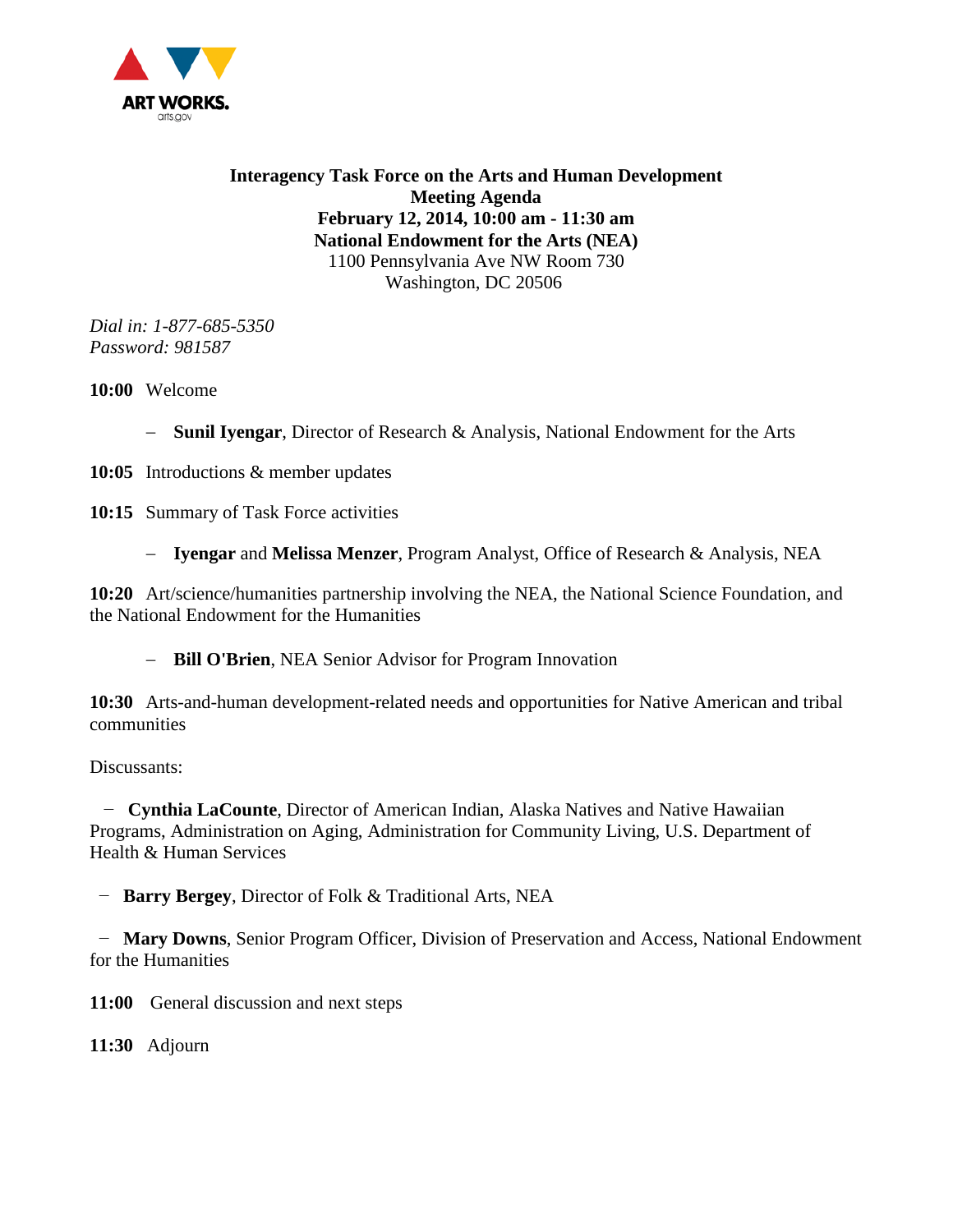

**Interagency Task Force on the Arts and Human Development Meeting Agenda May 14, 2014, 10:00 am - 11:30 am Administration for Community Living** One Massachusetts Avenue NW Washington, DC 20001

*Dial in: 1-877-685-5350 Password: 981587*

**10:00** Welcome from the Administration for Community Living

**10:10** Updates from Task Force members

**10:20** Music Therapy Research: Results of a Meeting at the National Cancer Institute

− **Avi Rasooly**, Office of Cancer Complementary & Alternative Medicine, NCI

**10:40** National Children's Study: Overview and Arts Component

- − **Marion Balsam**, National Children's Study, National Institute of Child Health & Human Development
- **11:00** Arts & Early Childhood Research Review: Status Report
	- − **Melissa Menzer**, Office of Research & Analysis, National Endowment for the Arts
- **11:15** Future Meetings & Webinars: Discussion

**11:30** Adjourn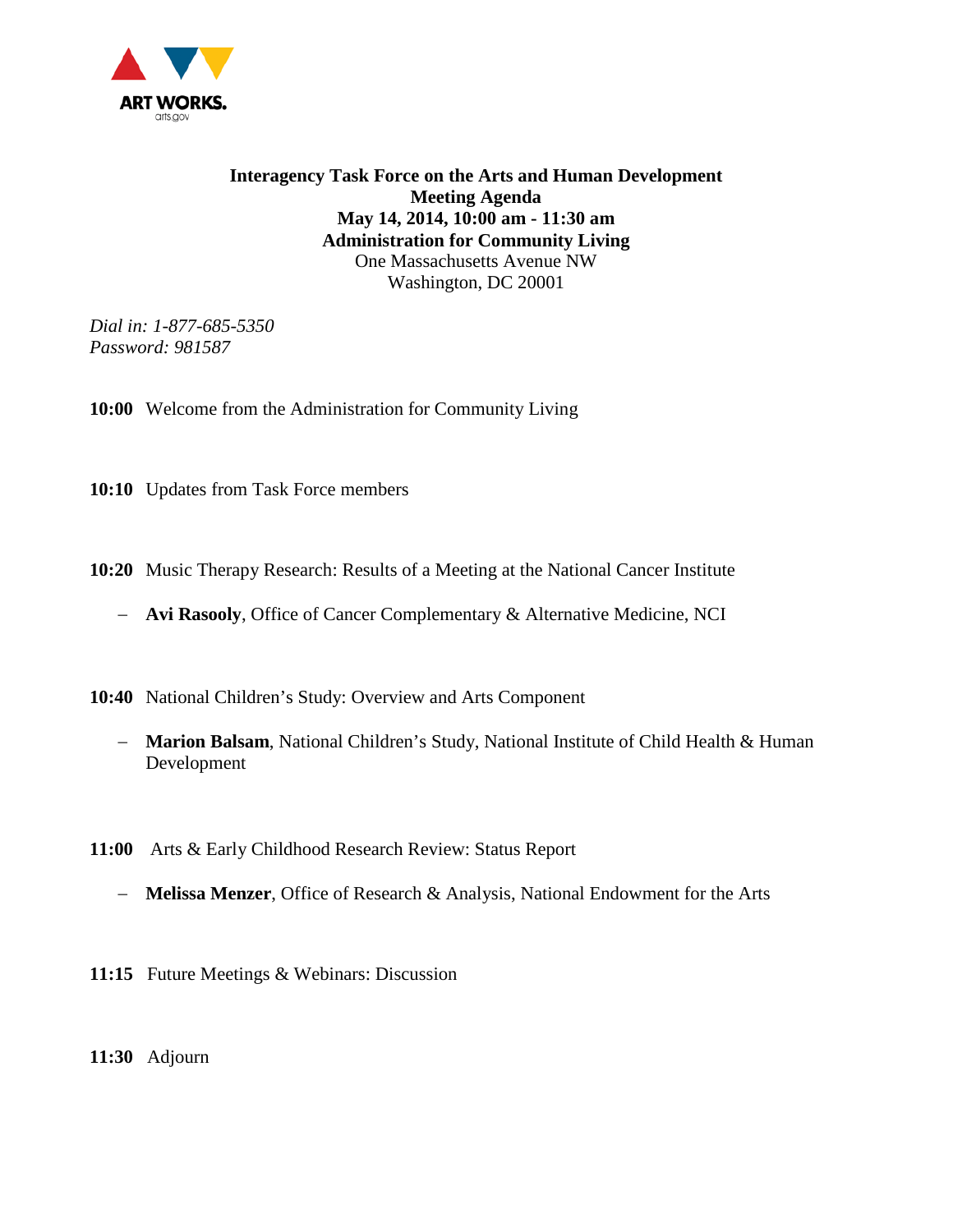### **Interagency Task Force on the Arts & Human Development** National Endowment for the Arts 400 7th Street, SW Washington, D.C. Wednesday, September 10, 2014 **Agenda**

| $10:00 - 10:05$ | Welcome                                                                                                                                                   |
|-----------------|-----------------------------------------------------------------------------------------------------------------------------------------------------------|
|                 | Jane Chu, Chairman, National Endowment for the Arts                                                                                                       |
| $10:05 - 10:15$ | Introductions & Task Force Member Updates                                                                                                                 |
|                 | <b>Sunil Iyengar, Director of Research &amp; Analysis, NEA</b>                                                                                            |
| $10:15 - 10:30$ | Guest Presentation from the Cleveland Clinic                                                                                                              |
|                 | Iva Fattorini, Chair of Global Arts & Medicine Institute                                                                                                  |
|                 | <b>Maria Jukic, Executive Director of Arts &amp; Medicine Institute</b>                                                                                   |
| $10:30 - 10:45$ | Lessons Learned from a NIH Funding Opportunity: Arts-and-Humanities<br><b>Research Proposals</b>                                                          |
|                 | Bill Elwood, OppNet Facilitator, Office of Behavioral & Social Sciences<br>Research, National Institutes of Health                                        |
| $10:45 - 11:00$ | Status of Task Force Literature Review on the Arts & Socio-Emotional<br>Factors in Early Childhood                                                        |
|                 | Melissa Menzer, Program Analyst, NEA                                                                                                                      |
| $11:00 - 11:15$ | Discussion: Community-Based Participatory Research and the Arts                                                                                           |
|                 | <b>Thomas Prohaska, Dean of College of Health &amp; Human Services,</b><br>George Mason University                                                        |
| $11:15 - 11:30$ | Concept: Request for Information (RFI) to Create a Researcher Resource                                                                                    |
|                 | Sunil Iyengar, Director of Research & Analysis, NEA                                                                                                       |
|                 | Lisbeth Nielsen, Chief of Individual Behavioral Processes Branch,<br>Division of Behavioral & Social Research, National Institute on Aging,<br><b>NIH</b> |
| 11:30           | Adjournment                                                                                                                                               |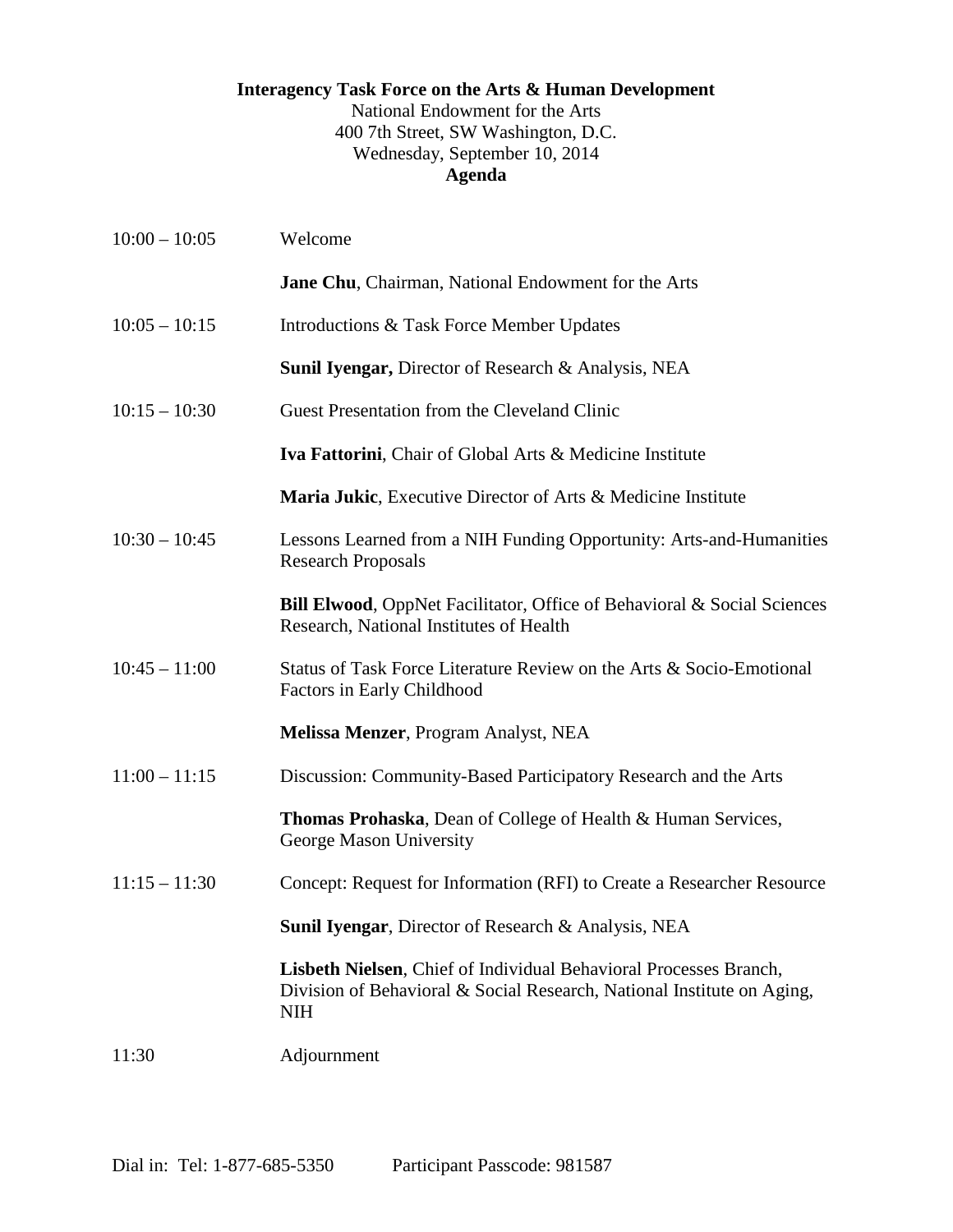# **Interagency Task Force on the Arts & Human Development**

U.S. Department of Education 400 Maryland Avenue, SW, Washington, D.C. Thursday, December 11, 2014 **Agenda**

| 10:00 | Welcome & Introductions                                                                                                                                                                                  |
|-------|----------------------------------------------------------------------------------------------------------------------------------------------------------------------------------------------------------|
|       | Nadya Chinoy Dabby, Assistant Deputy Secretary for Innovation &<br>Improvement, U.S. Department of Education                                                                                             |
|       | Sunil Iyengar, Director, Office of Research & Analysis, National Endowment for<br>the Arts                                                                                                               |
| 10:15 | Discussion: HHS Priorities for Early Childhood Development and How They<br>Intersect with the Arts                                                                                                       |
|       | Linda Smith, Deputy Assistant Secretary & Interdepartmental Liaison for Early<br>Childhood Development, U.S. Department of Health & Human Services                                                       |
| 10:40 | The Science of Learning: Music, Drawing and the Brain                                                                                                                                                    |
|       | Soo-Siang Lim, Program Director, Science of Learning Centers, National Science<br>Foundation                                                                                                             |
| 10:55 | Q&A                                                                                                                                                                                                      |
| 11:05 | Feb. 27, 2015 event: National Summit on the Arts & Health in the Military:<br>"Advancing Research in the Arts for Health & Well-Being across the Military<br>Continuum," Feb. 27, 2015 on the NIH campus |
|       | Lee D. Alekel, Program Director for Women's Health, Division of Extramural<br>Research, National Center for Complementary & Alternative Medicine, National<br><b>Institutes of Health</b>                |
| 11:15 | Discussion: Quarterly Public Webinars - A Look Back and Ahead                                                                                                                                            |
| 11:30 | Adjournment                                                                                                                                                                                              |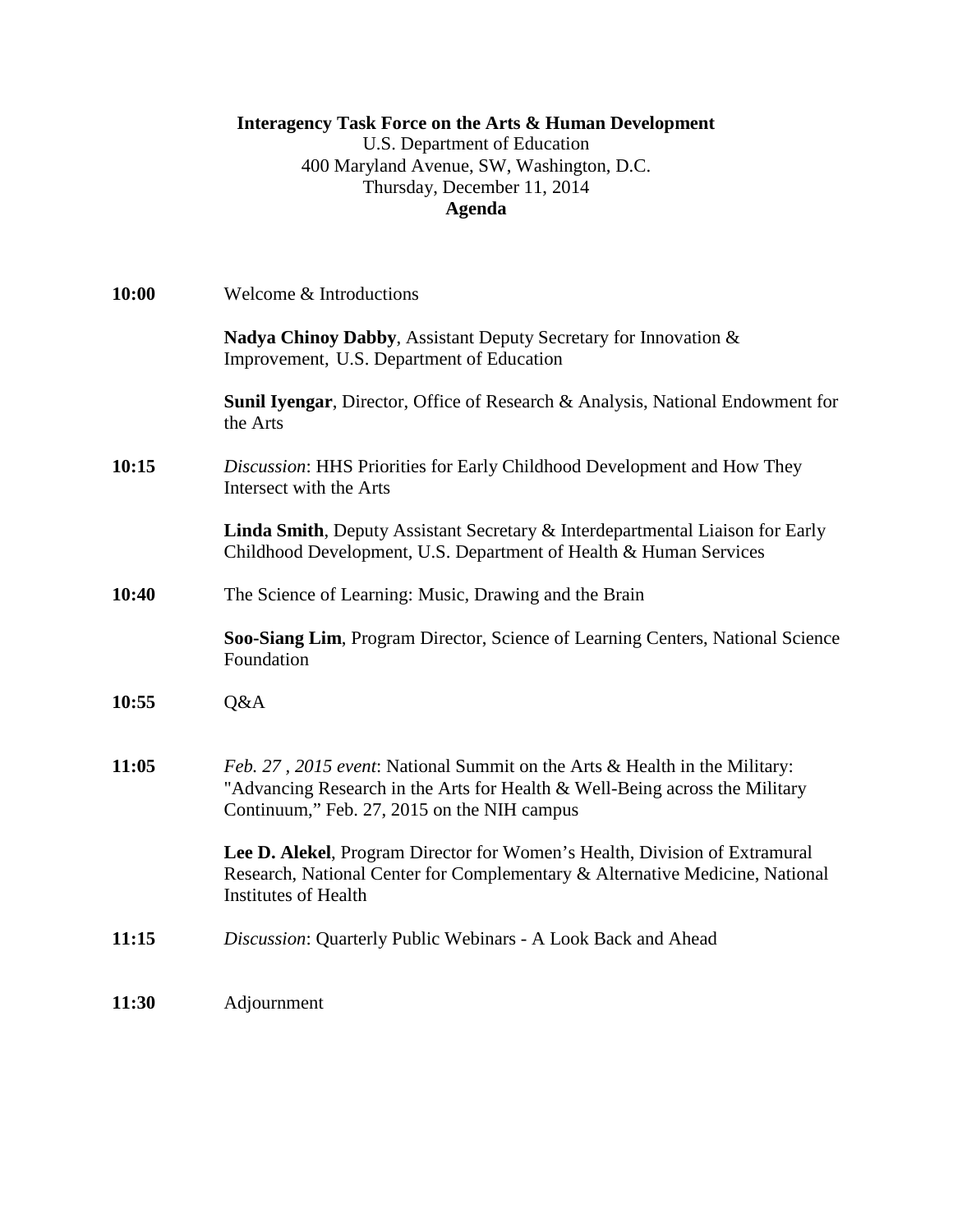#### **Interagency Task Force on the Arts & Human Development** Wednesday April 8, 2:00-3:30pm

**Agenda**

## **Teleconference Information:**

Tel: 1-877-685-5350 Participant Passcode: 981587

| Introductions & Member Updates                                                                                            |
|---------------------------------------------------------------------------------------------------------------------------|
| <i>Concept for Review:</i> A Resource of Researchers for the Study of Arts-Based<br>Interventions (see second attachment) |
| <b>Other Task Force Business</b>                                                                                          |
|                                                                                                                           |

**11:30** Adjournment